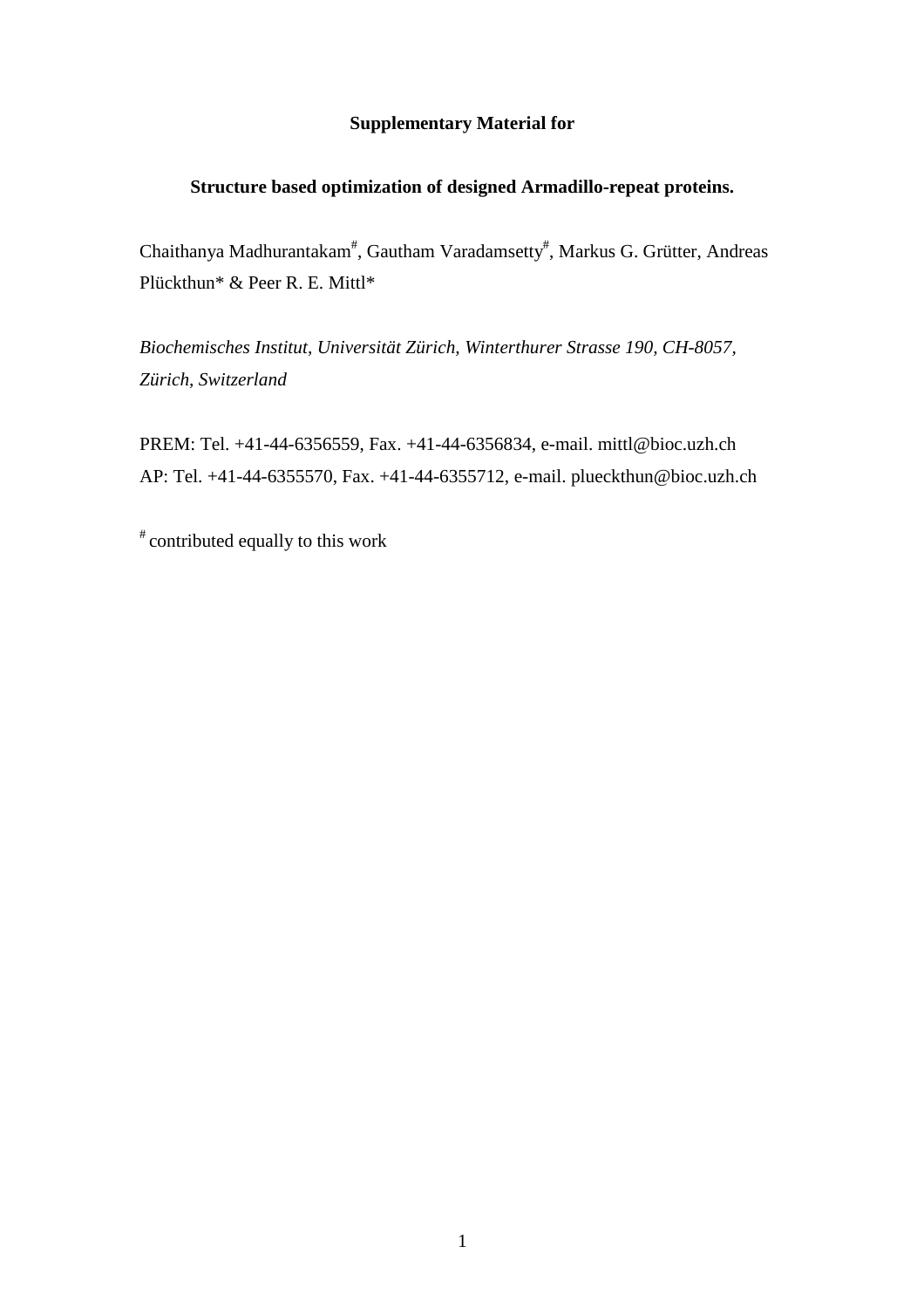| chains A and D                      | <b>Hydrogen bonding</b> | chains B and C  |           |
|-------------------------------------|-------------------------|-----------------|-----------|
| (N-terminal $His6$ tag<br>residues) | <b>Atom</b>             | <b>Atom</b>     |           |
| His4                                | ND1                     | OE1             | Glu114    |
|                                     | ND1                     | OE <sub>2</sub> | Glu114    |
| $His5*$                             | NE2                     | OE1             | Gln152    |
|                                     | NE2                     | NE <sub>2</sub> | Gln152    |
| His <sub>6</sub>                    | N                       | OE <sub>2</sub> | Glu156    |
|                                     | NE2                     | OD <sub>1</sub> | Asn $121$ |
| His7                                | O                       | NE1             | Trp159    |
| His <sub>8</sub>                    | NE <sub>2</sub>         | NE <sub>2</sub> | Gln197    |
| His9                                | N                       | OE <sub>2</sub> | Glu198    |
|                                     | NE2                     | NE1             | Trp159    |
|                                     | NE <sub>2</sub>         | ND <sub>2</sub> | Asn $163$ |

Table S1. Hydrogen bonding interactions between the His<sub>6</sub>-tag and the shallow concave groove on  $Y_{II}M_4A_{II}$ .

\*His5 interacts only in chains A/B but not in chains C/D.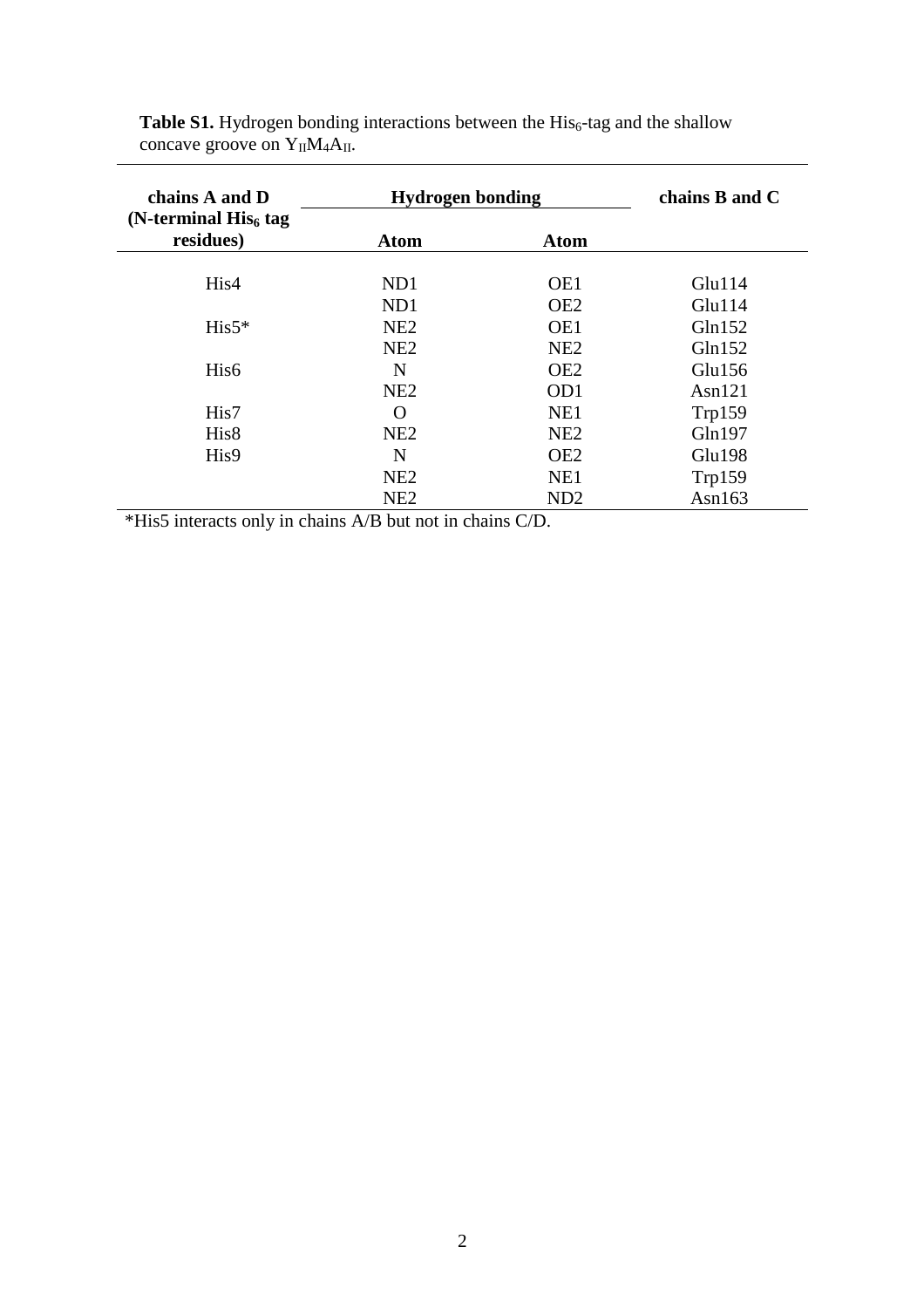| Structure*                   | Repeats <sup>#</sup>                      | $Curvature^{\dagger}$                                             | Twist <sup><math>\dagger</math></sup>                                   | Lateral bending <sup><math>\uparrow</math></sup>                        |
|------------------------------|-------------------------------------------|-------------------------------------------------------------------|-------------------------------------------------------------------------|-------------------------------------------------------------------------|
| $Y_{II}M_4A_{II}$            | M1/M2                                     | $16.25 \pm 2.95$                                                  | $-22.32 \pm 1.65$                                                       | $-14.68 \pm 0.98$                                                       |
|                              | M2/M3                                     | $15.18 \pm 2.95$                                                  | $-23.63 \pm 0.74$                                                       | $-9.66 \pm 0.70$                                                        |
|                              | M3/M4                                     | $15.38 \pm 1.07$                                                  | $-23.16 \pm 0.50$                                                       | $-9.10 \pm 0.52$                                                        |
|                              | M4/A5                                     | $20.91 \pm 3.04$                                                  | $-28.18 \pm 3.43$                                                       | $-7.60 \pm 1.06$                                                        |
|                              | average                                   | 16.92                                                             | $-24.32$                                                                | $-10.26$                                                                |
| $Y_{II}M_3A_{II}$            | M1/M2                                     | $14.48 \pm 0.33$                                                  | $-22.39 \pm 0.79$                                                       | $-13.52 \pm 0.97$                                                       |
|                              | M2/M3                                     | $13.93 \pm 0.60$                                                  | $-22.98 \pm 0.71$                                                       | $-10.47 \pm 0.21$                                                       |
|                              | M3/A4                                     | $20.41 \pm 1.22$                                                  | $-26.09 \pm 2.75$                                                       | $-7.80 \pm 0.62$                                                        |
|                              | average                                   | 16.27                                                             | $-24.07$                                                                | $-10.60$                                                                |
| $Y_{III}M_3A_{III}$          | M1/M2                                     | $14.06 \pm 0.72$                                                  | $-21.47 \pm 0.17$                                                       | $-7.93 \pm 0.07$                                                        |
|                              | M2/M3                                     | $16.34 \pm 0.32$                                                  | $-20.43 \pm 0.26$                                                       | $-6.29 \pm 0.09$                                                        |
|                              | M3/A4                                     | $21.84 \pm 1.61$                                                  | $-28.32 \pm 1.24$                                                       | $-8.34 \pm 0.67$                                                        |
|                              | average                                   | 17.42                                                             | $-23.41$                                                                | $-7.52$                                                                 |
| $Y_{III}M_3A_{II}$           | M1/M2                                     | 16.17                                                             | $-25.94$                                                                | $-11.70$                                                                |
|                              | M2/M3                                     | 15.08                                                             | $-24.64$                                                                | $-10.91$                                                                |
|                              | M3/A4                                     | 18.76                                                             | $-23.25$                                                                | $-5.06$                                                                 |
|                              | average                                   | 16.67                                                             | $-24.61$                                                                | $-9.22$                                                                 |
| importin- $\alpha$<br>(1bk5) | R6/R7<br>R7/R8<br><b>R8/R9</b><br>average | $13.28 \pm 0.68$<br>$19.10 \pm 0.47$<br>$27.43 \pm 0.42$<br>19.94 | $-23.96 \pm 0.01$<br>$-22.87 \pm 0.48$<br>$-27.68 \pm 0.16$<br>$-24.84$ | $-13.58 \pm 0.46$<br>$-13.83 \pm 0.22$<br>$-13.49 \pm 0.23$<br>$-13.63$ |
| importin- $\alpha$ :         | R6/R7                                     | $13.11 \pm 0.19$                                                  | $-24.64 \pm 0.01$                                                       | $-12.76 \pm 0.37$                                                       |
| <b>NLS</b>                   | R7/R8                                     | $18.66 \pm 0.13$                                                  | $-22.15 \pm 0.09$                                                       | $-12.82 \pm 0.02$                                                       |
| complex                      | <b>R8/R9</b>                              | $27.76 \pm 0.16$                                                  | $-27.60 \pm 0.03$                                                       | $-13.04 \pm 0.13$                                                       |
| (1bk6)                       | average                                   | 19.84                                                             | $-24.80$                                                                | $-12.95$                                                                |

**Table S2.** Super-helical parameters of importin- $\alpha$  and designed ArmRPs as defined by Forwood et al. $<sup>1</sup>$ </sup>

\* The PDB IDs are given in brackets.

# Given are the repeats that define the indicated super-helical parameters. The designed ArmRP internal repeats (M-type), C-caps ( $A_{II}$  or  $A_{III}$ -type) and importin- $\alpha$  NLS binding repeats are defined by the following residue ranges: 43-84 (M1), 85-126 (M2), 127-168 (M3), 169-210 (M4), 169-206 (A4), 211-248 (A5), 289-330 (R6), 331-372 (R7), 373-414 (R8), and 415-456 (R9).

<sup>†</sup> Values are given in degrees and were calculated between the indicated repeat pairs. For designed ArmRPs that crystallize with multiple copies in the AU, the values were averaged across individual copies and errors estimates are given. Since  $Y_{III}M_3A_{II}$  crystallized with one molecule in the AU no error estimates are given.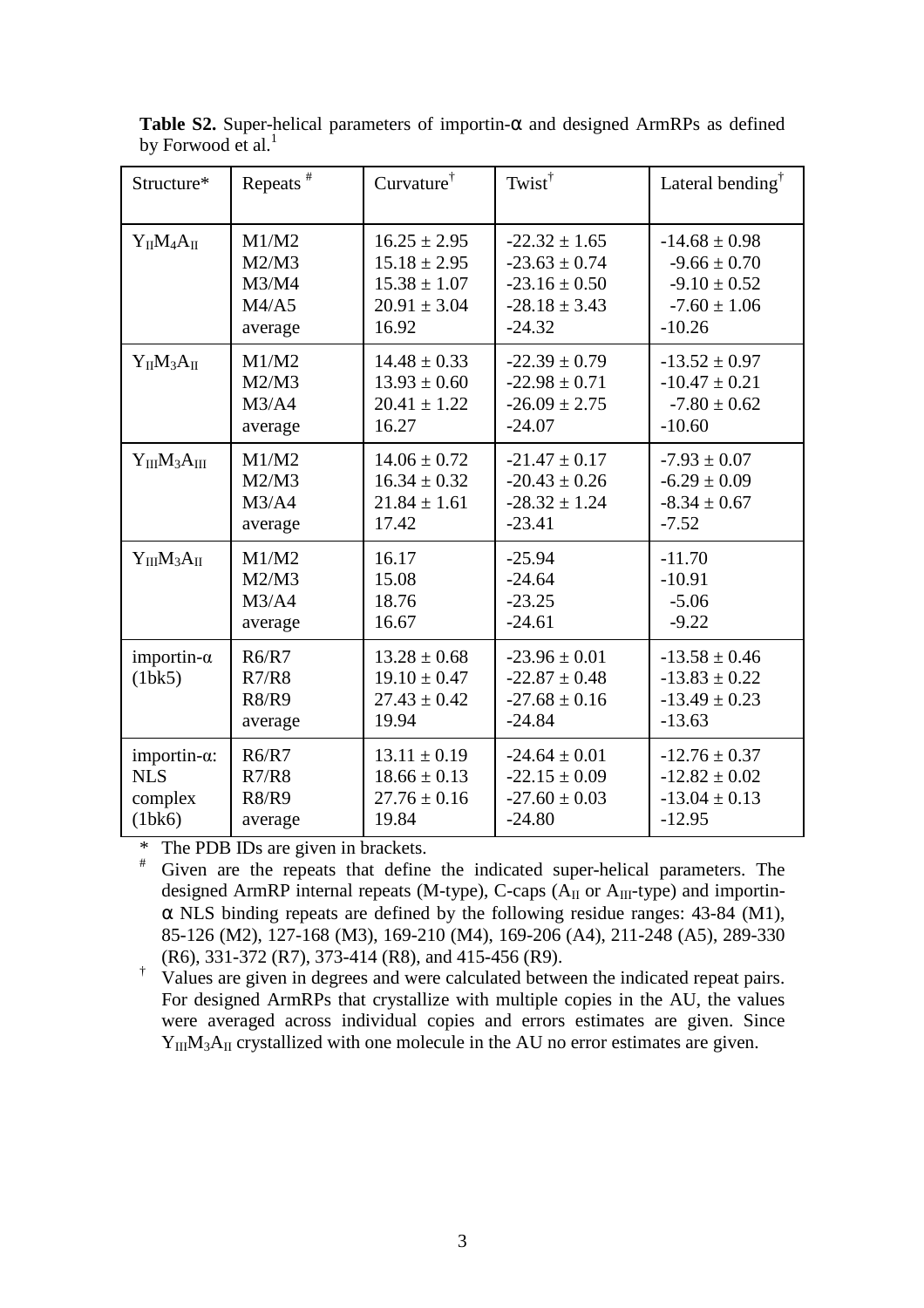| <b>Name</b>  | Sequence 5'-3' direction                               | Description (for=forward, rev=reverse)          |  |
|--------------|--------------------------------------------------------|-------------------------------------------------|--|
| $pQE_f_1$    | CGGATAACAATTTCACACAG                                   | forward primer for pQE vectors                  |  |
| $pQE_r_1$    | GTTCTGAGGTCATTACTG                                     | revers primer for pQE vectors                   |  |
| $Y_{II}1F$   | CCAGGCATCCGAACTGCCGCAGATGAC<br>CCAGCAGCTGAACTCTG       | for assembly $Y_{II}$ module and amplification  |  |
| $Y_{II}$ 2R  | CGGTAGCAGACAGCTGTTCCTGCATGTCG<br>TCAGAGTTCAGCTGCTGGG   | rev assembly $Y_{II}$ module                    |  |
| $Y_{II}3F$   | GAACAGCTGTCTGCTACCCGTAAATTCTC<br>TCAGATCCTGTCTGATGG    | for assembly $Y_{II}$ module                    |  |
| $Y_{II}4R$   | TTCCTGGTACCCTAAGGTCTCAACCATCA<br>GACAGGATCTGAGAG       | rev assembly $Y_{II}$ module and amplification  |  |
| $Y_{III}1F$  | CCAGGGATCCGAACTGCCGCAGATGGTTC<br>AGCAGCTGAACTCTC       | for assembly $Y_{III}$ module and amplification |  |
| $Y_{III}$ 2R | GCAGAGCAGACTGCAGTTCCTGCTGGTCC<br>GGAGAGTTCAGCTGCTGAACC | rev assembly $Y_{III}$ module                   |  |
| $Y_{III}3F$  | GAACTGCAGTCTGCTCTGCGTAAACTGTC<br>TCAGATCGCTTCTGGAGG    | for assembly $Y_{III}$ module                   |  |
| $Y_{III}$ 4R | TTCCTGGTACCCTAAGGTCTCAACCTCCA<br>GAAGCGATCTGAG         | rev assembly $Y_{III}$ module and amplification |  |
| $A_{II}1F$   | CCAGGGATCCTAGGAAGACCTTGGTAACG<br>AACAGAAACAGGC         | for assembly $A_{II}$ module and amplification  |  |
| $A_{II}2R$   | GTTTCTCCAGAGCACCAGCTTCTTTAACA<br>GCCTGTTTCTGTTCGTTACC  | rev assembly A <sub>II</sub> module             |  |
| $A_{II}3F$   | GCTGGTGCTCTGGAGAAACTGGAACAGCT<br>GCAGTCCCACGAG         | for assembly $A_{II}$ module                    |  |
| $A_{II}4R$   | CCTGAGCTTCTTTCTGGATCTTCTCGTTC<br>TCGTGGGACTGCAGC       | rev assembly A <sub>II</sub> module             |  |
| $A_{II}5F$   | GATCGAGAAAGAAGCTCAGGAAGCTCTGG<br>AGAAGCTGCAGTCCC       | for assembly $A_{II}$ module                    |  |
| $A_{II}$ 6R  | TTCCTGGTACCTCATTAGTGGGACTGCAG<br><b>CTTCTCCAG</b>      | rev assembly $A_{II}$ module and amplification  |  |
| $A_{III}1F$  | CCAGGGATCCTAGGAAGACCTTGGTAACG<br>AACAGAAACAGGC         | for assembly $A_{III}$ module and amplification |  |
| $A_{III}$ 2R | GAGCCGGTTCAGCACCAGCTTCTTTAACA<br>GCCTGTTTCTGTTCGTTACC  | rev assembly A <sub>III</sub> module            |  |
| $A_{III}3F$  | GCTGGTGCTGAACCGGCTCTGGAACAGCT<br>GCAGTCCTCCCCG         | for assembly $A_{III}$ module                   |  |
| $A_{III}$ 4R | CCTGAGCTTCTTTCTGGATCTTCTCGTTC<br>GGGGAGGACTGCAGC       | rev assembly A <sub>III</sub> module            |  |
| $A_{III}5F$  | GATCCAGAAAGAAGCTCAGGAAGCTCTGG<br>AGAAGATCCAGTCCC       | for assembly $A_{III}$ module                   |  |
| $A_{III}$ 6R | TTCCTGGTACCTCATTAGTGGGACTGGAT<br><b>CTTCTCCAG</b>      | rev assembly $A_{III}$ module and amplification |  |

**Table S3.** Oligonucleotides used for the assembly and cloning of designed armadillo repeat protein genes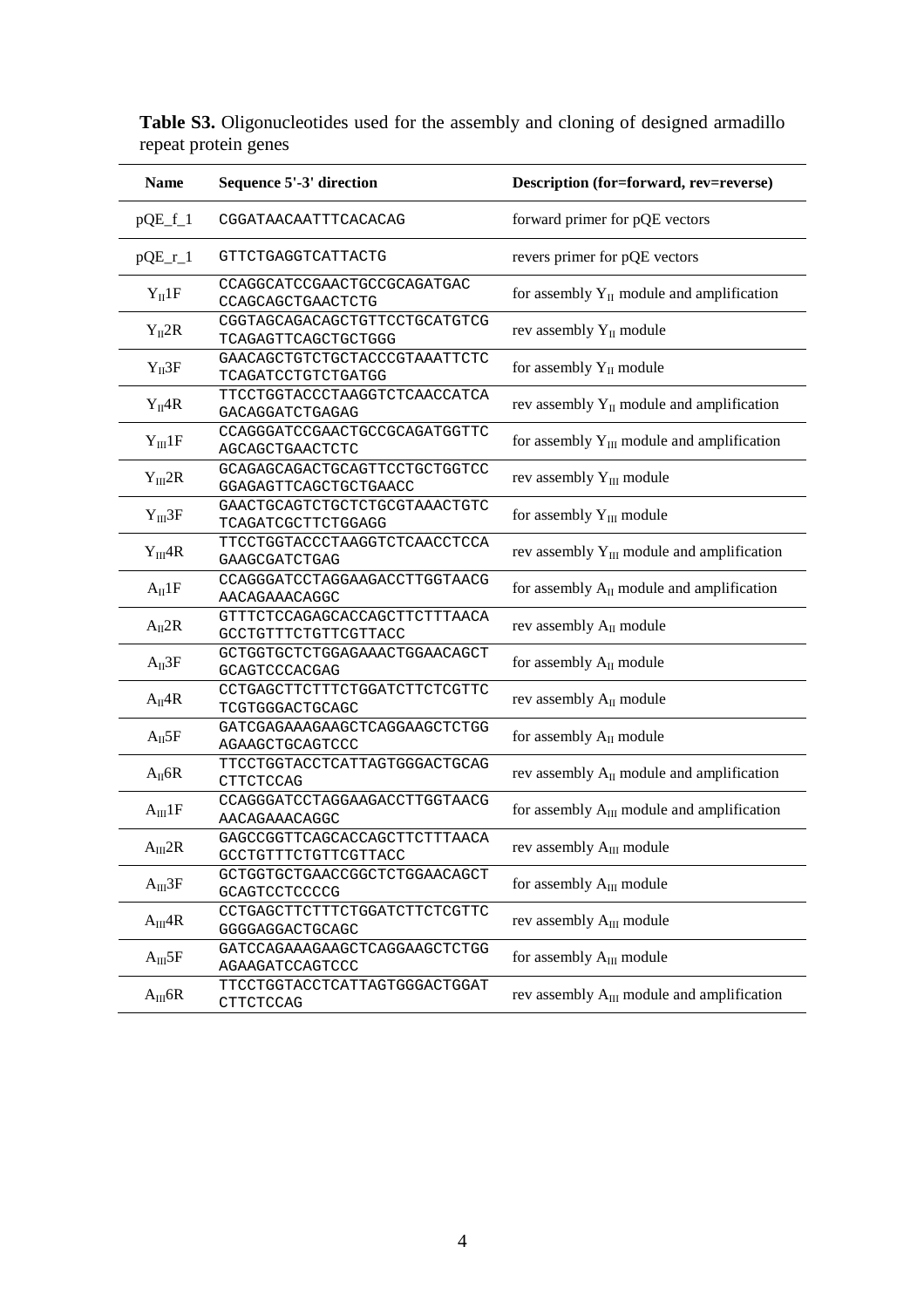

**Supplementary Figure S1.** Size-exclusion chromatography combined with multiangle light scattering (MALS). The absorption at 280 nm and the molecular mass are shown as black and magenta curves, respectively.  $Y_{II}M_3A_{II}$  was analysed at 5 mg/ml (a) and 18 mg/ml (b) concentration.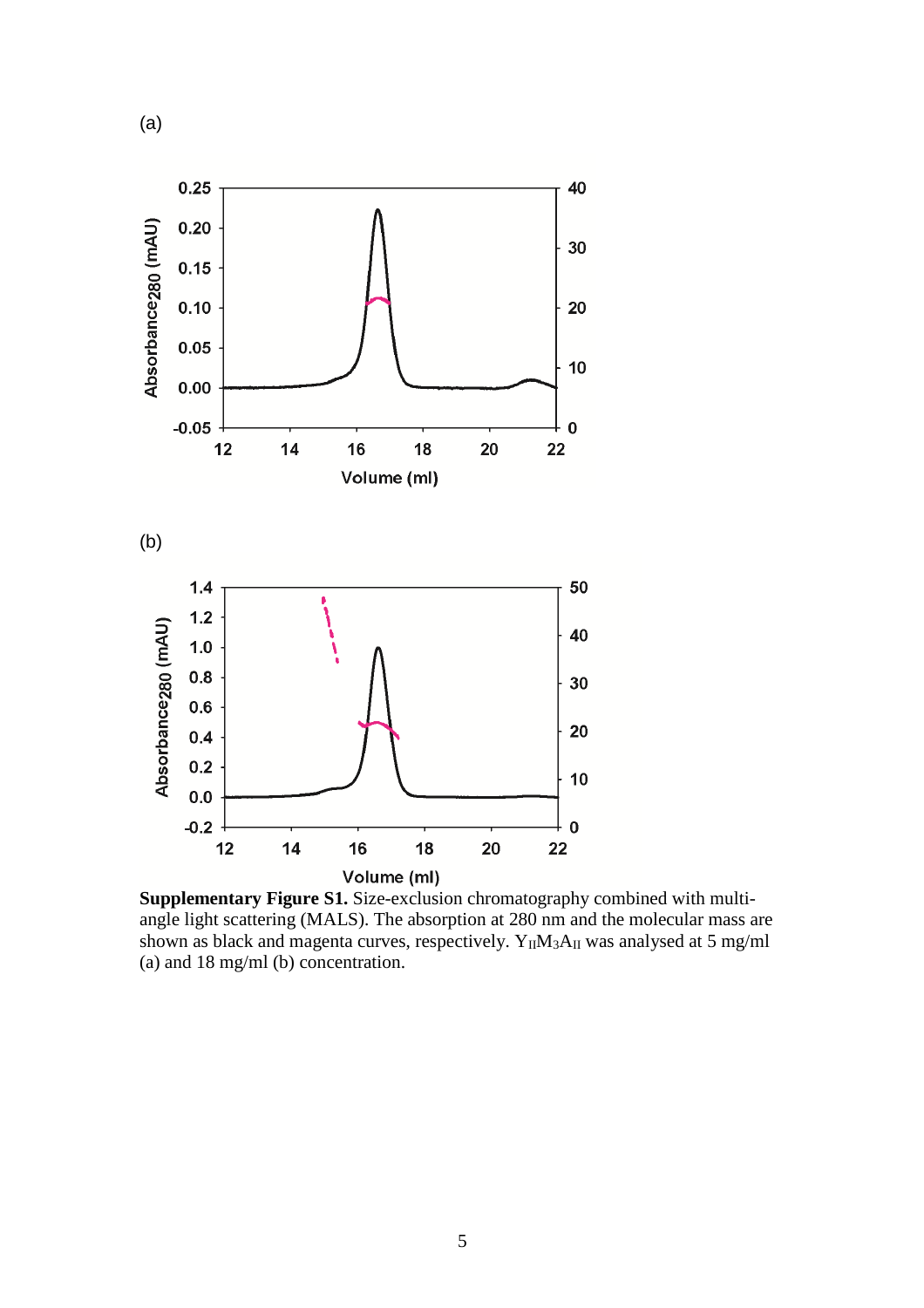

**Supplementary Figure S2.** Sketch illustrating the definitions of curvature, twist, and lateral bending (adapted from Forwood et al.  $\overline{1}$ ). R1 and R2 indicate two neighboring repeats of the ArmRP. The three principal axes are: the P1 axis is in the plane of the helices but perpendicular to them (green), the P2 axis is parallel to the helices (cyan) and the P3 axis is perpendicular to axes P1 and P2 (red). Curvature (φ) is the angle between two P1 axes of adjacent repeats, twist  $(τ)$  is the angle between two P2 axes of adjacent repeats and the lateral bending angle  $(\theta)$  is the angle between two P3 axes of adjacent repeats.